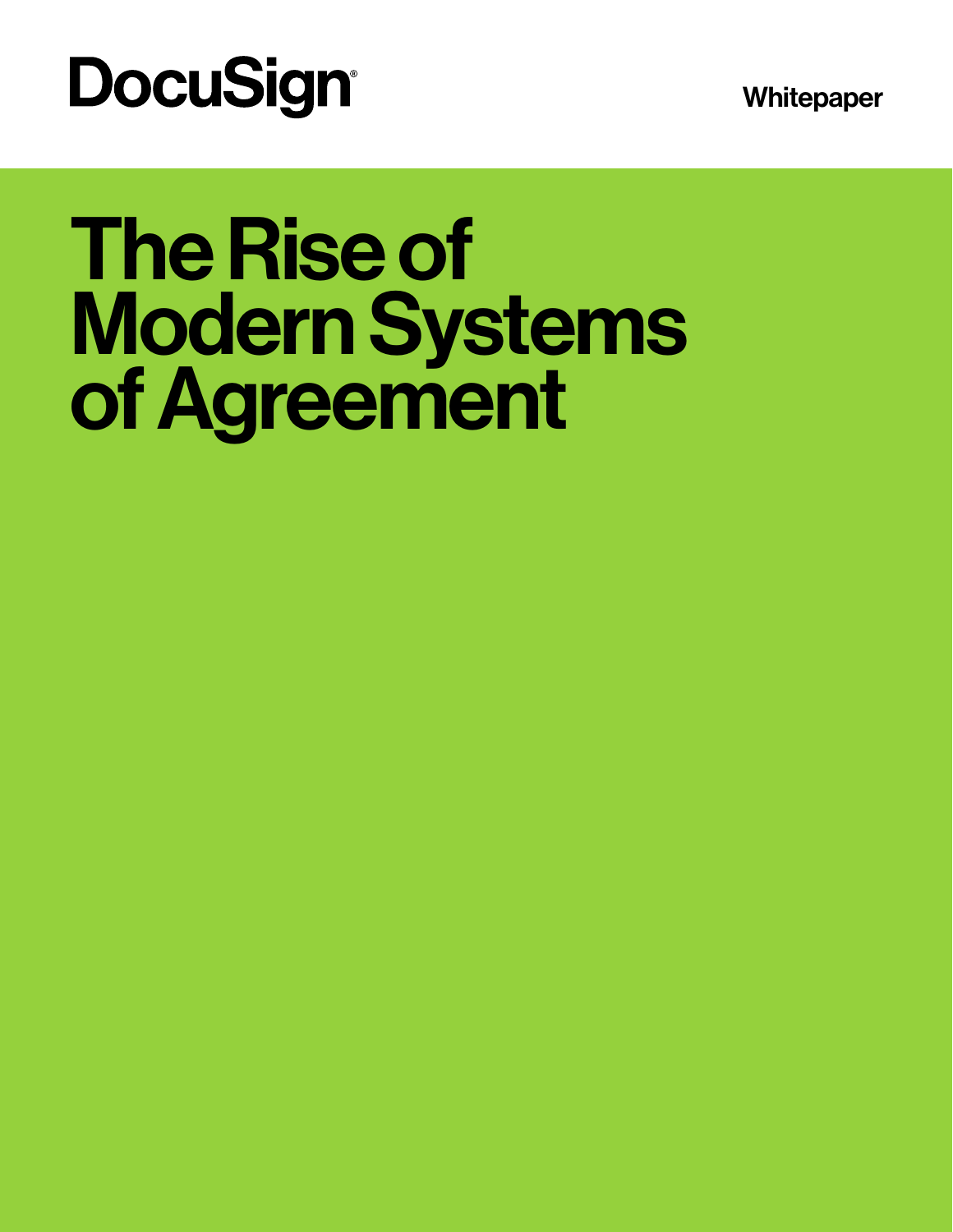# **Contents**

| <b>Executive Summary</b>                                      | 3              |
|---------------------------------------------------------------|----------------|
| The core business process that has yet to be modernized       | 5              |
| Costs of legacy systems of agreement                          | $\overline{7}$ |
| <b>Modern systems of agreement</b>                            | 8              |
| Prepare                                                       | 8              |
| Sign                                                          | 8              |
| Act                                                           | 9              |
| Manage                                                        | 9              |
| Success factors for modern systems of agreement               | 10             |
| Legality                                                      | 10             |
| Connectivity                                                  | 10             |
| Reliability                                                   | 10             |
| Security and Privacy                                          | 11             |
| <b>Deployment Flexibility</b>                                 | 11             |
| <b>Adoption Flexibility</b>                                   | 11             |
| Ease of Use                                                   | 11             |
| <b>Case study: Salesforce</b>                                 | 12             |
| Future systems of agreement: smart contracts, blockchains, AI | 12             |
| <b>Benchmarking and best practices</b>                        | 13             |
| The authors                                                   | 14             |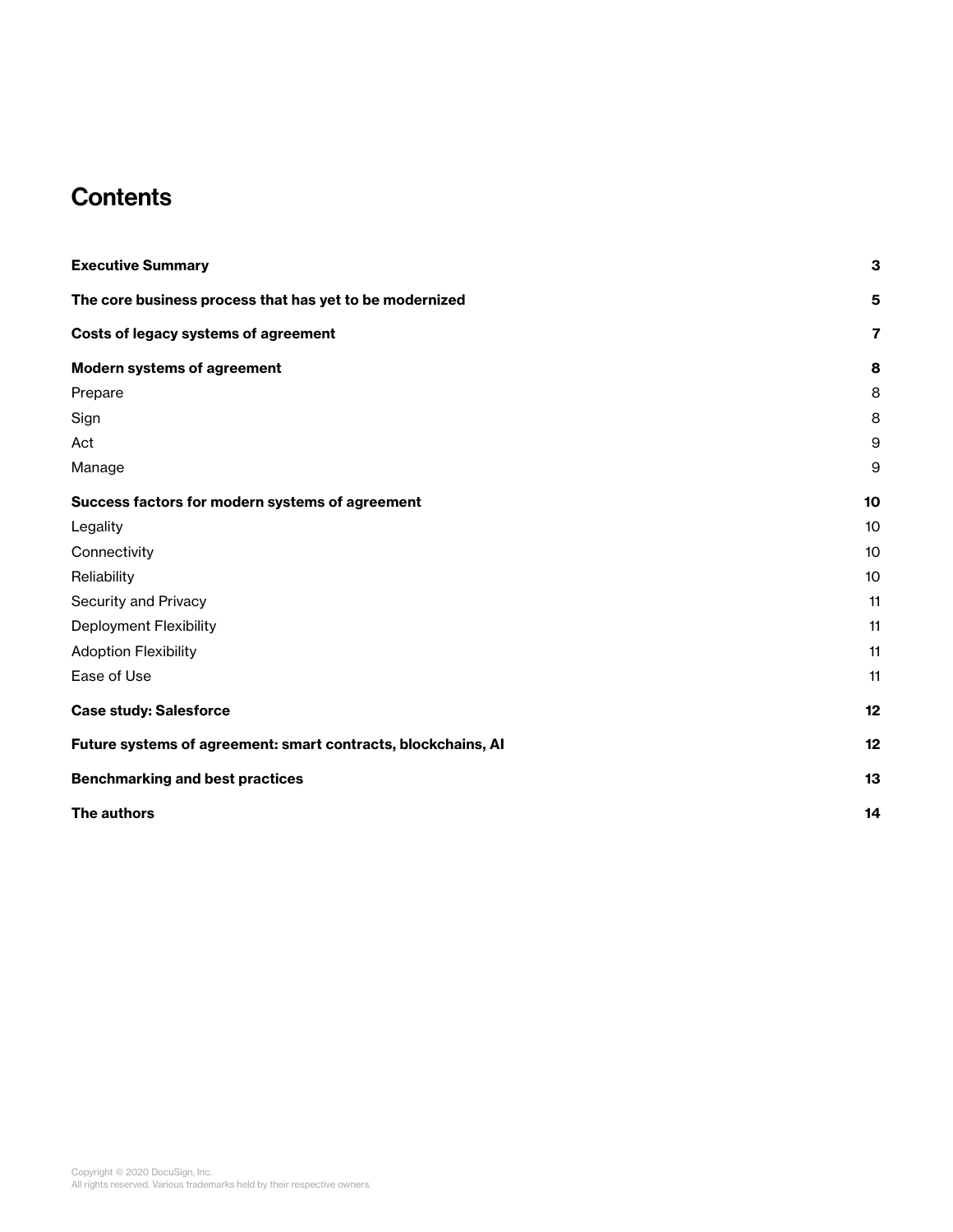# Executive Summary

Digital transformation is making it faster and easier to do business. Companies have invested billions of dollars to modernize their systems of record (SofR), such as CRM,1 HCM,<sup>2</sup> and ERP,<sup>3</sup> and their systems of engagement (SofE), such as marketing automation and internal collaboration applications. Yet for most companies, there is one critical system that has yet to be modernized, despite being central to the process of doing business. It is the company's system of agreement (SofA): the collection of technologies and processes used for preparing, signing, acting on, and managing agreements.



#### Systems of Engagement (SofE)

Systems used by customers and employees for digital interactions with and within companies

#### Systems of Agreement (SofA)

Systems for preparing, signing, acting on, and managing agreements

#### Systems of Record (SofR)

Authoritative sources for various types of business data, such as customer records, employee records, and inventory

A system of agreement is the connecting point for agreement processes that span SofR, SofE, and every business function—contracts for Sales, employment offers for Human Resources, non-disclosure agreements for Legal, among hundreds of other agreement types. (See the next page's figure for more than 70 types of agreements across ten business functions.)

If your system of agreement is like most companies', it is rife with manual processes, slow turnaround times, and human errors. Such legacy systems of agreement are needlessly burning time and money. They are also undermining the experiences of customers, employees, and partners. More generally, when you consider that agreements are pervasive across every size and type of business, legacy systems of agreement are imposing a persistent and perennial drag on business productivity across all sectors of the economy.

Some companies have already taken the first step to transformation. They have implemented e-signature technology to break the bottleneck of needing a physical signature—a crucial and valuable breakthrough. But important as it is, e-signature addresses a single stage of the larger agreement process, leaving manual processes elsewhere. For example, in preparing an agreement, people often end up rekeying data that exists in another system, such as customer, product, or pricing information. Or, when acting on a just-signed agreement, people often need to manually transfer the agreement terms into, for example, billing systems. Thus, what happens before and after the signature needs the same acceleration that e-signature has brought to the signing process.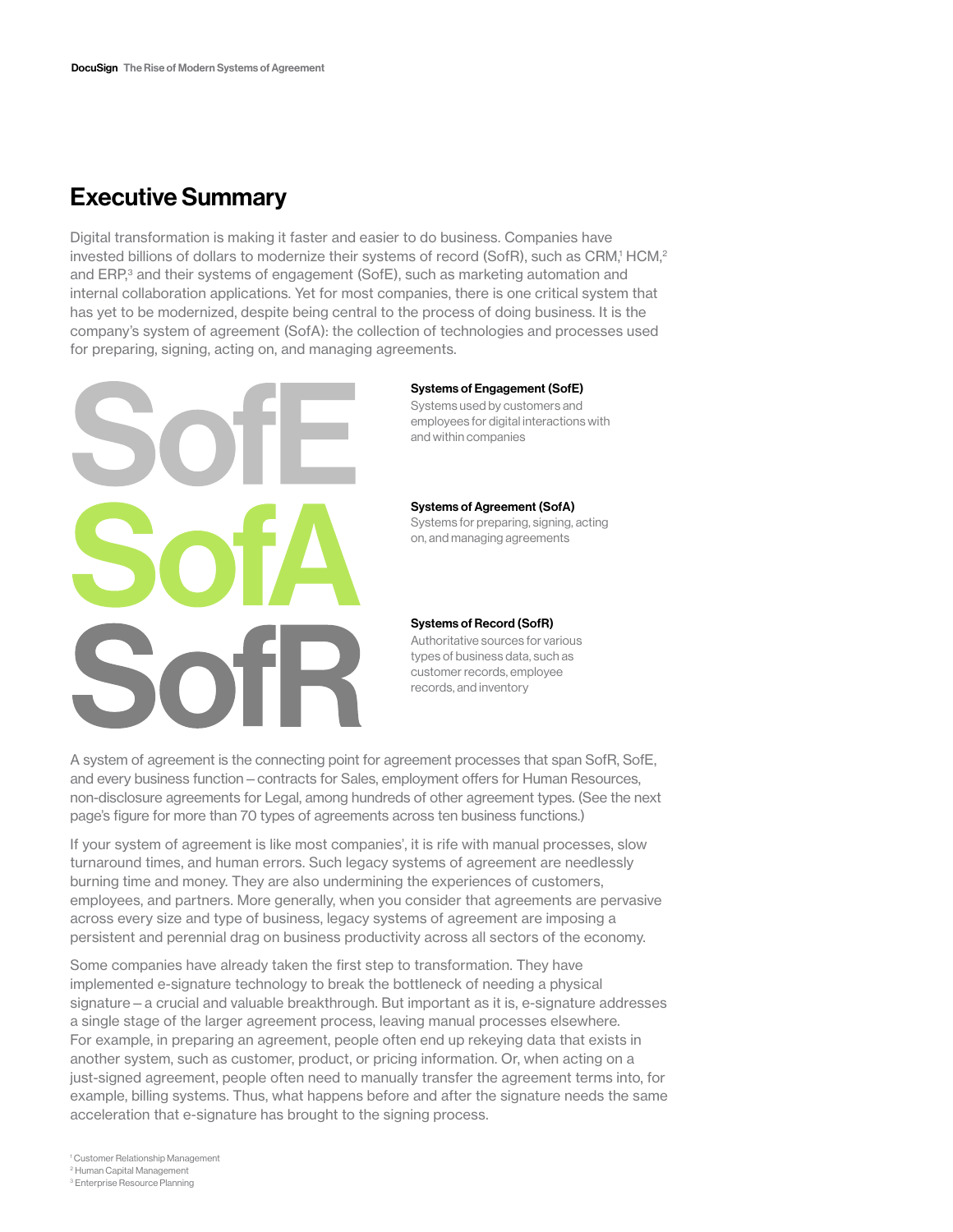This need is giving rise to the *modern system of agreement*, which is automated and connected. Whereas legacy systems of agreement had no underlying platform, modern systems of agreement have purpose-built applications and integrations to accelerate the process of doing business. A modern system of agreement connects a variety of other systems, so an agreement can move from preparation through signature, enactment, and management in a highly automated way. Similar to how CRM platforms emerged for customer data, HCM platforms emerged for HR data, and ERP platforms emerged for Finance and Operations data, modern systems of agreement will play a similar role for agreements and agreement processing.

System of agreement platforms—"agreement clouds"—will be distinguished by how they handle agreements' unique legality sensitivities; how connectable they are to other systems; how easy they are to try, deploy, and use; and how readily they can incorporate new developments in emerging technologies like artificial intelligence, blockchains, and smart contracts.

Given that agreements are everywhere within a business, companies that modernize now can realize substantial benefits in cost reduction and customer experience, as well as gain a competitive edge against slower movers.

#### Agreements are the foundation of business, and they are everywhere.

#### Sales

Sales Order Processing Customer Account Provisioning Special Deal Terms Referral Agreements Reseller Agreements Partner Agreements Sales Support Loan Documents Support Agreements and Renewals

#### IT/Operations

Asset Tracking Change Requests Requirements Sign-off Access Management Incident Reporting Production Change Authorization Maintenance Authorization Authorization Real Estate Approval Project Budget Approvals

#### Event Registration Customer Communication Approvals Mass Mailing/Email Approval Event Vendor Agreements Rebate Agreements Sponsorship Agreements

Marketing

Legal NDAs

Promotion Agreements Advertising Contracts Press Release Approvals Brand Licensing Agreements Media Plan Sign-offs

#### **Facilities**

Licensing EFT Authorization

Services Account Change Service/Work Orders Terms Change Self-Service Requests

**Compliance** Field Service

New Policy Applications Policy Cancellations/ **Suspensions** Independent Agency

Contract Management Internal Compliance IP Licensing Patent Applications Board Minutes Affidavits Summons Engagement Letters Memoranda of Understanding

## Front Desk Sign-In Work Orders Lease Agreements Move In/Out Requests Parking Permits Building Maintenance Construction CAD Drawings Equipment Loan Agreements Change Justification Forms Building Permits Change Orders

### Human Resources

Offer Letters New Hire Paperwork Candidate NDA On/Off-boarding Checklist Employee Policy Distribution and Signature Contractor Agreements Non-disclosure PTO Management Performance Appraisal Background Checks

#### Product Management

Change Management Release Management Code Review Reporting Requirements Acceptance Release Scope Commitment Policy Approval Beta/SDK Agreements Developer Program Enrollment Product Development Methods New Product Evaluation New Offering Announcement

#### Finance

Invoice Processing Expense Processing Capitalization Management Audit Sign-off Policy Management Inventory Sign-off Asset Transfer/Retirement Grant Applications Sales and Use Tax Return Consumer Account Opening Deposit Products

#### **Procurement**

Purchase Order Statement of Work Master Services Agreement RFP Sign-off Supplier Compliance Service Level Agreements Termination Letters Software License **Agreements** Rate Cards Invoice Processing Subcontractor Agreements Vendor Contracts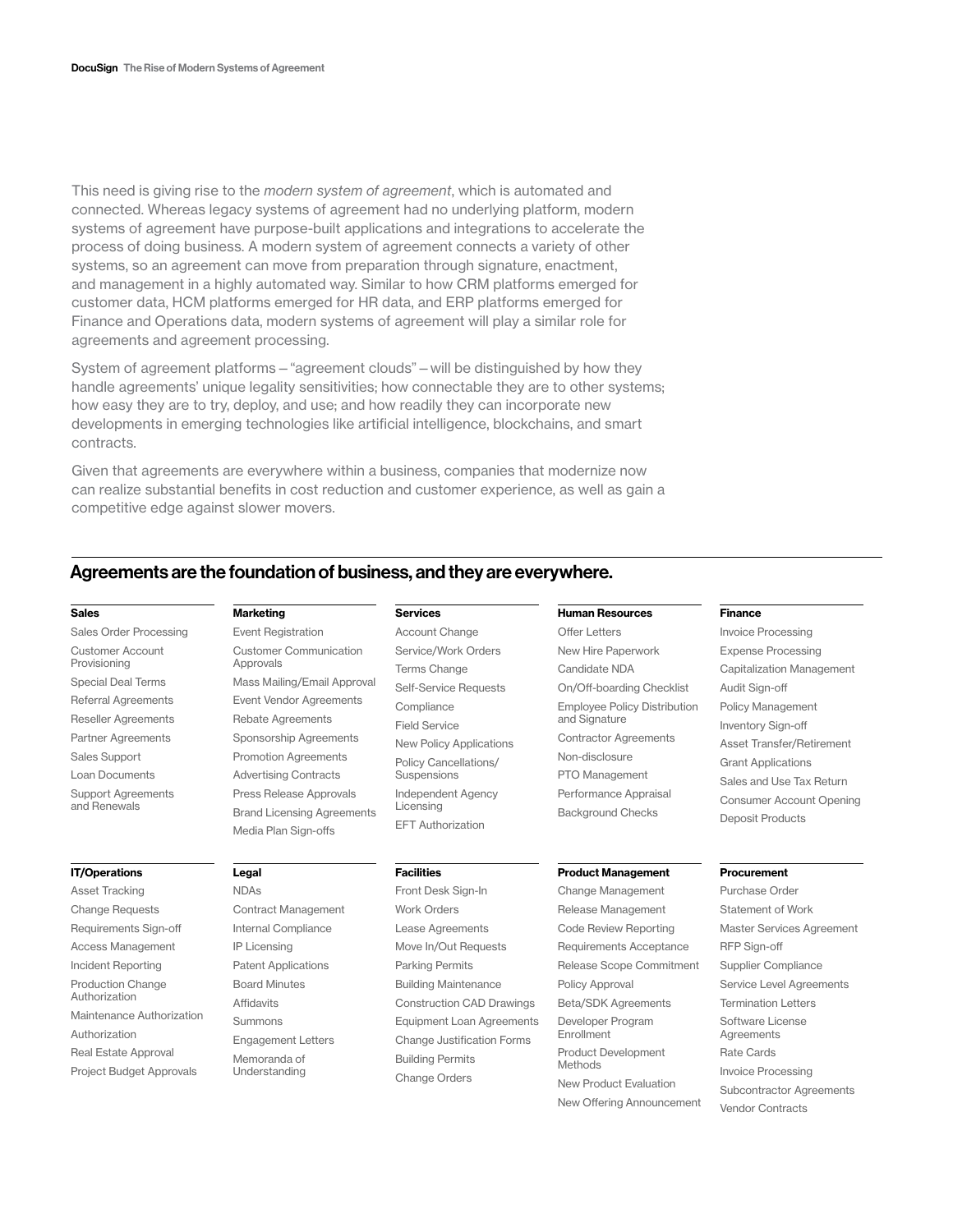# The core business process that has yet to be modernized

Digital transformation has accelerated how companies do business. E-commerce lets customers get what they want, at any time, from anywhere. HCM software allows employee records to be accessed, updated, and shared far faster than when they were in file cabinets or spread among file servers. The same can be said of information managed in CRM, ERP, and other, now-common software platforms. They have each modernized key processes for getting business done, often replacing paper-based, manual processes. Yet there is one critical system that has yet to be modernized, despite being central to the process of doing business: the system of agreement.

A system of agreement is about automating the core of doing business: the agreement process. Every organization runs on agreements, from customer and partner contracts to employment agreements to various forms of internal approvals and sign-offs. Agreements are different from normal documents because they often involve legal commitments and can be subject to regulatory rules about how they are signed and retained. These rules may differ by the type of agreement and by regional laws. Thus, agreements need specialized processes and systems.

So, what exactly is a system of agreement? It's the means by which an agreement goes through the four phases of its lifecycle: Prepare, Sign, Act, and Manage. For most companies, this lifecycle today involves a mess of manual processes, people, and legacy technologies, as illustrated below.

#### Legacy agreement processes are often manual and fragmented.

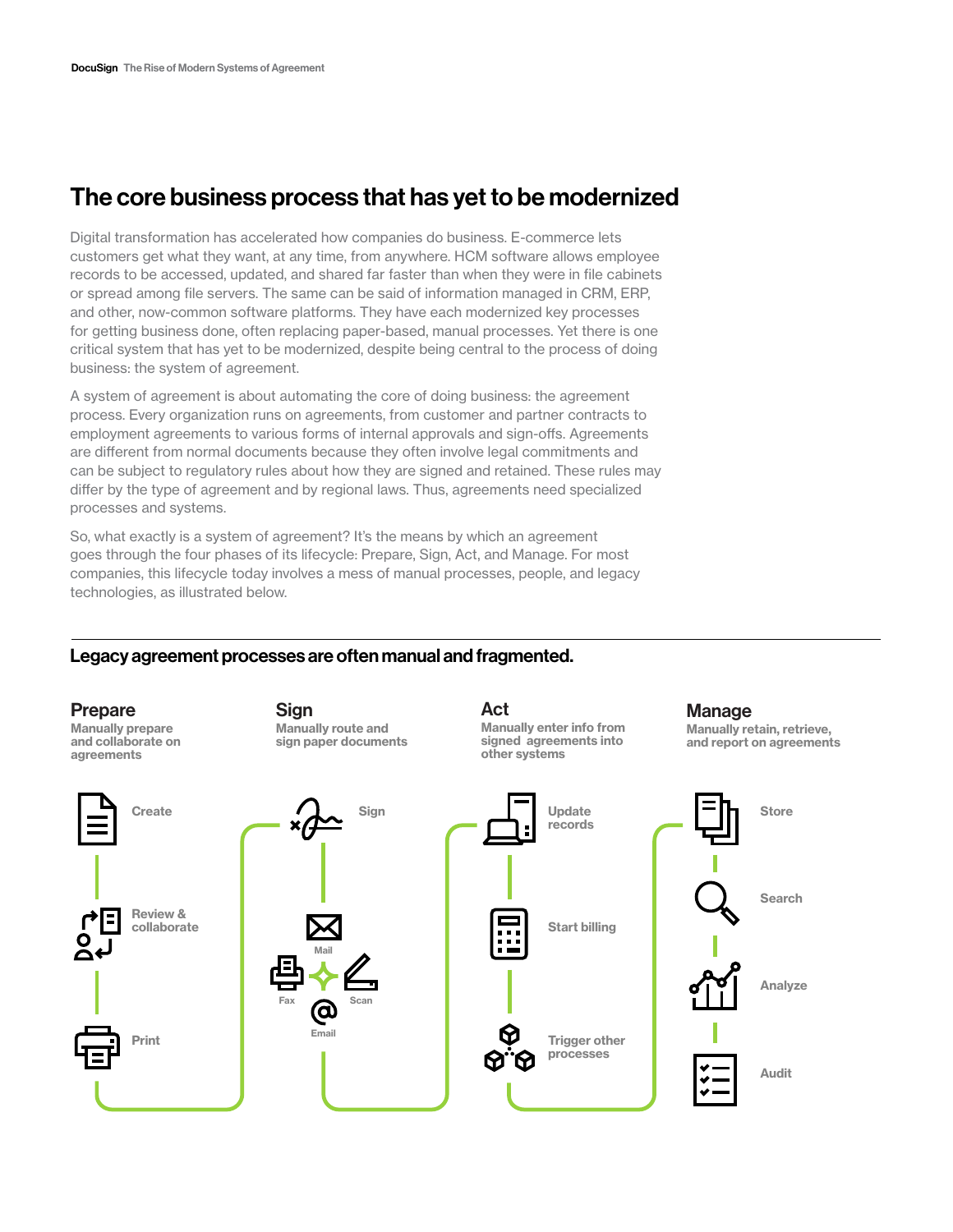During the Prepare stage, numerous contributors create and review content in an almost entirely manual process of unpredictable duration. To be fair, word processing and email did wonders in bringing this process into the 20th century. Unfortunately, we are now almost two decades into the 21st century, and frankly, most enterprises have nothing new to show for it, just more and more email clamoring for more and more attention.

In contrast, when it comes to signing agreements, there has been a breakthrough. Electronic signature solutions from companies like DocuSign allow businesses to route, sign, and collect agreements without resorting to printed paper. This can accelerate turnaround time dramatically, reduce costs, and largely eliminate errors. As the research firm Gartner recently concluded, "Having reached mainstream adoption, the real-world benefits of e-signature are predictable, broadly acknowledged and have been realized by thousands of organizations across millions of users."4

E-signature has another important effect: It breaks the bottleneck imposed by pen-and-ink signatures, which are inherently manual. With that obstacle removed, there is a real possibility of digitally transforming the end-to-end agreement process.

Digital transformation holds particular promise for the next step in the agreement lifecycle: Act. Today, for an agreement's terms to be enacted, information must be extracted and entered into a variety of systems of record, triggering work orders, inventory purchasing, payments, and the like, as well as into systems of engagement, alerting employees, customers, and partners to changes. When all this is done manually, delays and errors are inevitable, dragging down productivity, not to mention creating the occasional escalation that can put even the most valuable relationships at risk.

Finally, once agreements are enacted, they need to be stored and managed. Once again, the 20th century made a terrific contribution: In virtually all enterprises, this phase of the lifecycle truly has become digital. Unfortunately, it has not become smart. Too often, agreements end up in random places throughout an enterprise. Or, if there is a specific place to put them, getting them there correctly (such as in the proper folder, with the proper tags) is manual and error-prone. And once an agreement is filed, it is too often forgotten—out of sight, out of mind. This means missed opportunities for changes in pricing at renewals, which can lead to revenue leakage; it can also mean missed entitlements, thereby wasting vigorously negotiated terms and conditions. Truth be told, when it comes to the Manage phase of their systems of agreement, most companies have no system at all.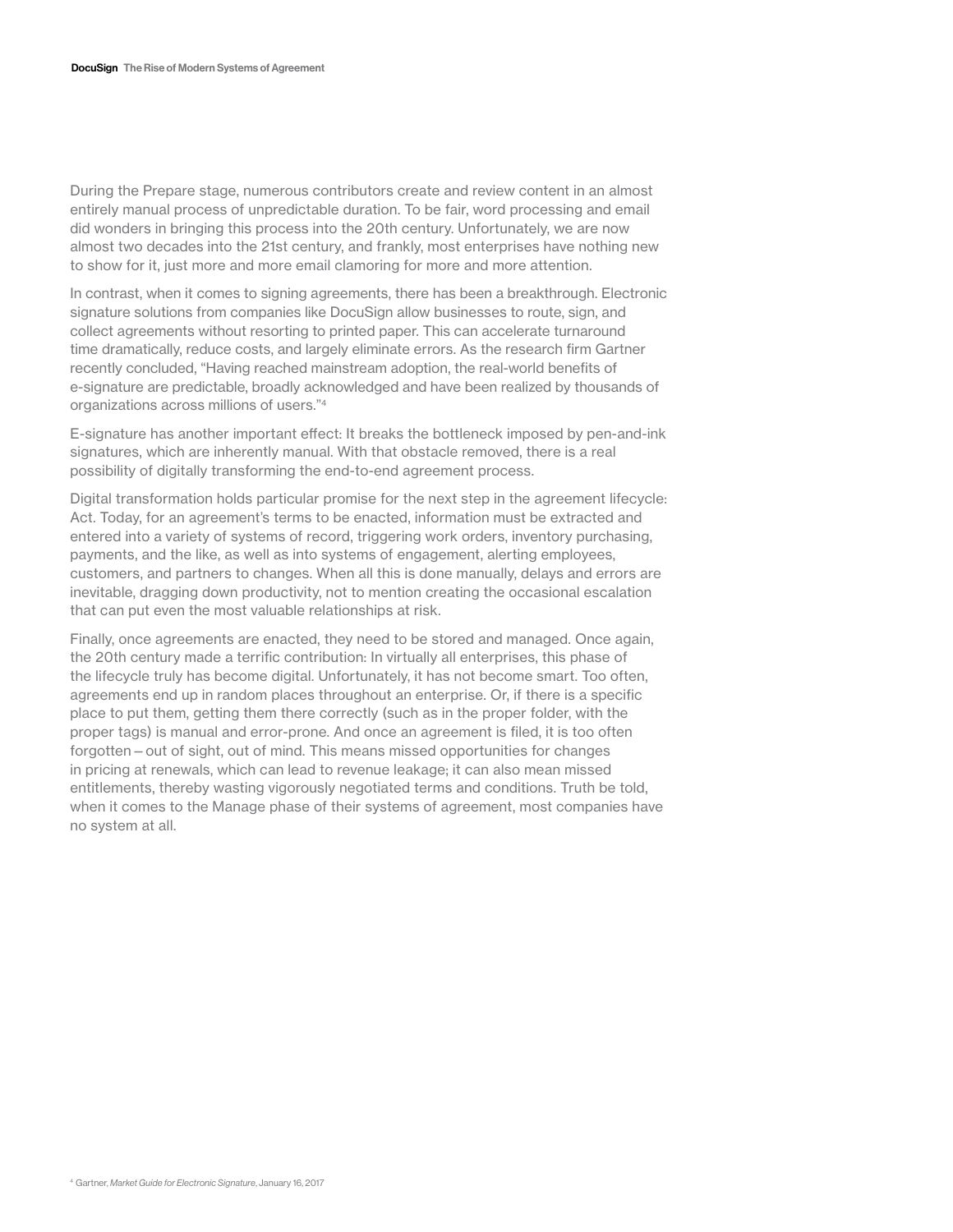# Costs of legacy systems of agreement

In a survey conducted by Forrester Research, $5$  the firm reported that, of those IT and line of business decision makers surveyed, all experienced a combination of challenges related to agreements:

- Difficulty maintaining visibility into the location and status of paper-based documents
- Lack of security over printed documents
- Difficulty administering and controlling documents over time
- Difficulty collecting and managing documents from multiple sources
- Cumbersome paper-oriented tasks such as scanning and document management
- Costs and delays due to human errors while executing manual processes

These are not niche problems. They apply to businesses of every size, industry, and geography. More generally, in addition to the specifics above, companies with legacy systems of agreement:

Waste time. Where once it was accepted that turning around an agreement could take days or weeks, it should now be measured in minutes or hours.

Waste money. If an agreement process has many manual steps, it will cost five to ten times as much as an automated equivalent. As well, if it still involves paper and printing, there is further unnecessary costs in materials.

Lose revenue to competitors who can deliver a faster, easier process of doing business. Especially with sales agreements, if a company's closing process is slower and harder than its competitors', business and sales productivity will be lost; it is only a question of how much.

Damage customer and employee satisfaction with outdated paper processes that people hate. Amazon, Netflix, and Uber have trained people to expect the speed and simplicity of on-demand services. Companies that drag against this expectation will increasingly alienate their customers and employees.

Risk legal and compliance exposure due to a lack of standardization and security.

Many companies cannot even find all their agreements, much less know that they are secure and were executed in a legally valid way. In addition, many companies have employees who are creating new agreements based on out-of-date templates that were downloaded from a file server in the past and never checked for updates. This lack of visibility into agreement processes and content can lead to bad legal suprises.

These factors are driving companies to modernize their systems of agreement. Even if some of the parts have already been digitized—such as with word processing, email, and electronic signature—a legacy system of agreement is a collection of disconnected parts that rely on manual processes to make the parts work together. What's necessary is a technology solution that connects the parts into an automated whole.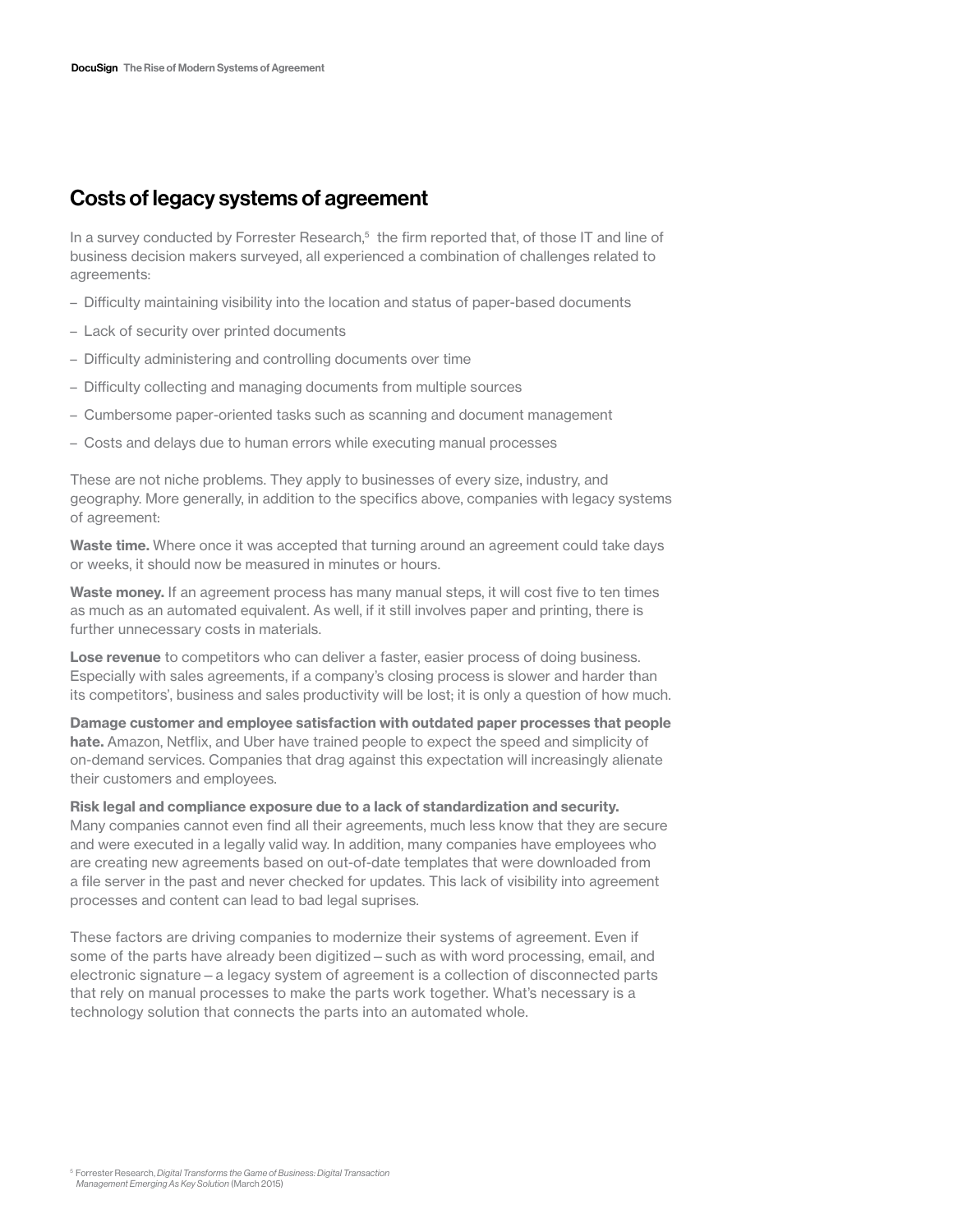# Modern systems of agreement

Just as CRM, HCM, and ERP became purpose-built solutions to manage data and to drive workflows in their respective areas, a modern system of agreement needs its own purposebuilt solution. This solution must act as a hub to coordinate and connect with all the other systems and processes that feed, support, or consume agreements—including CRM, HCM, and ERP systems themselves.

The technology for such a solution is real now. A useful way to think about it is in terms of the Prepare, Sign, Act, and Manage stages' activities.

## Prepare

These activities are about creating an agreement to the point that it is ready for signing.

For example:

- Create a document in a productivity application like Microsoft Word or Google Docs, then easily transfer the document into an agreement process.
- Provide industry-approved agreement templates, such as those required by regional real estate associations.
- Pull data from systems of record—like CRM, HCM, and ERP—to automatically populate parts of an agreement, such as customer, product, and pricing information.
- Automatically generate an agreement with clauses that dynamically configure themselves based on, for example, the signer's geographic region.
- With a wizard-like experience, guide the signer to provide information necessary to automatically create an agreement customized to his or her needs, such as for a loan application.
- Allow multiple parties to review, redline, and collaborate on the draft agreement, so the deliberations are tracked and the agreement is versioned in an auditable way.

## Sign

These activities are about getting the signature executed in a legally valid manner.

For example:

- Route the agreement to multiple parties with different roles, like reviewers, approvers, and signers. For signers, some may only sign in a certain order, and others may sign in parallel.
- Identify each signer with a method appropriate to the agreement type and regional laws. This could range from a simple email authentication to the signer's presenting an official document via video conference.
- Monitor the status of each participant in the process, so it's clear who still needs to do what.
- Certify the signing process and the completed agreement, including a detailed record of who did what, how they were authenticated, and other contextual information.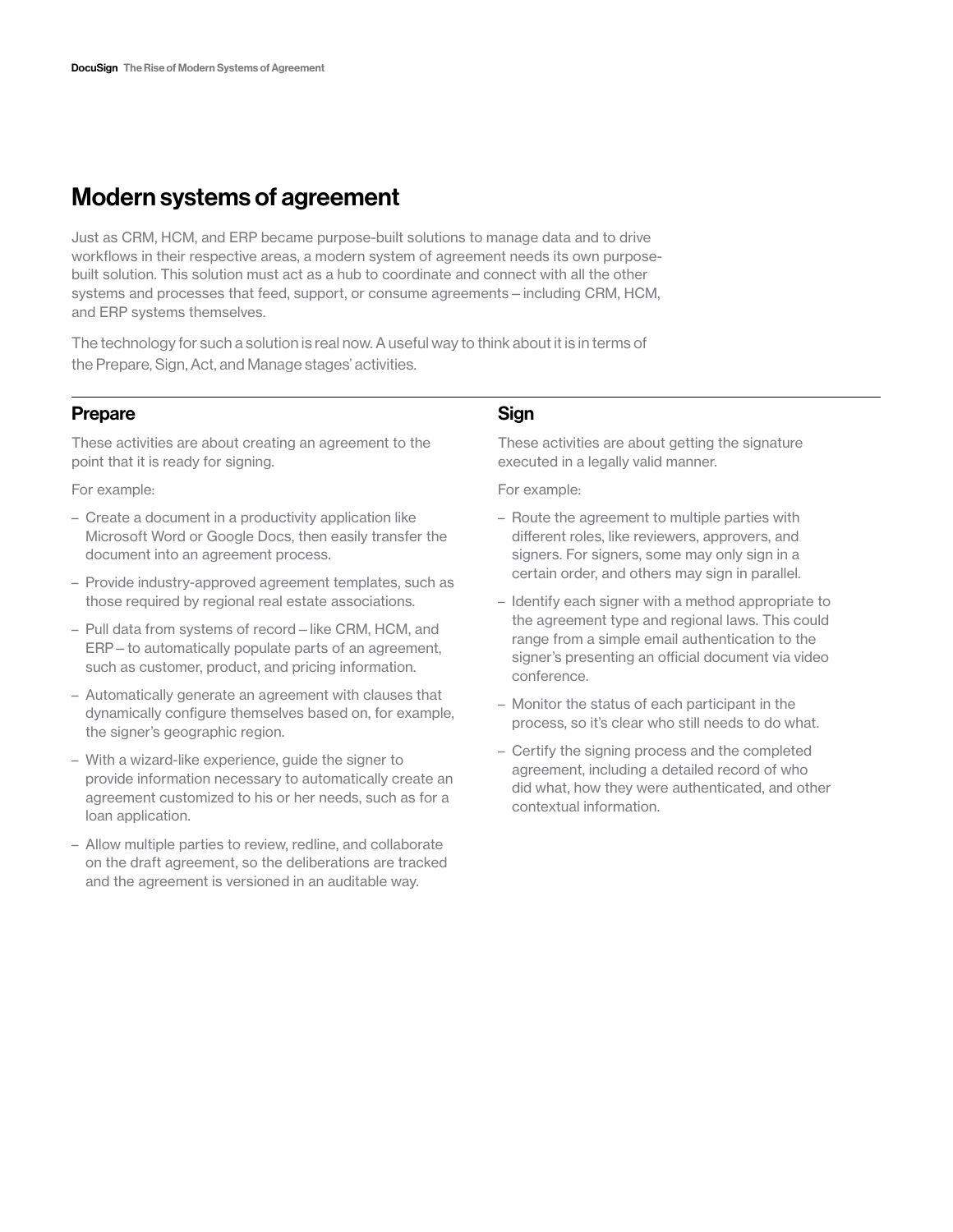

## Act

These activities are about fulfilling the signed agreement's terms.

For example:

- If the agreement requires a payment, automatically transfer the amount to a billing system or, better, collect the payment as part of the signing process.
- If the signer has provided new or updated information as part of the process, automatically transfer that information back to the relevant system of record, such as a CRM system.
- Trigger other processes based on an agreement's completion, such as to provision a new customer account.

## **Manage**

These activities are about managing agreements after they are completed.

For example:

- Retain agreements securely in a centralized place, or maintain centralized access to agreements that reside across different repositories.
- Search agreements based on a variety of criteria, including AI-driven<sup>6</sup> concept search.
- Report on agreement completion, turnaround time, and various other trends.
- Analyze agreements' clauses for risks and opportunities.

These capabilities are not futures. A modernized system of agreement can enable them today. The result is reduced time, cost, and risk, as well as an enhanced customer and employee experience.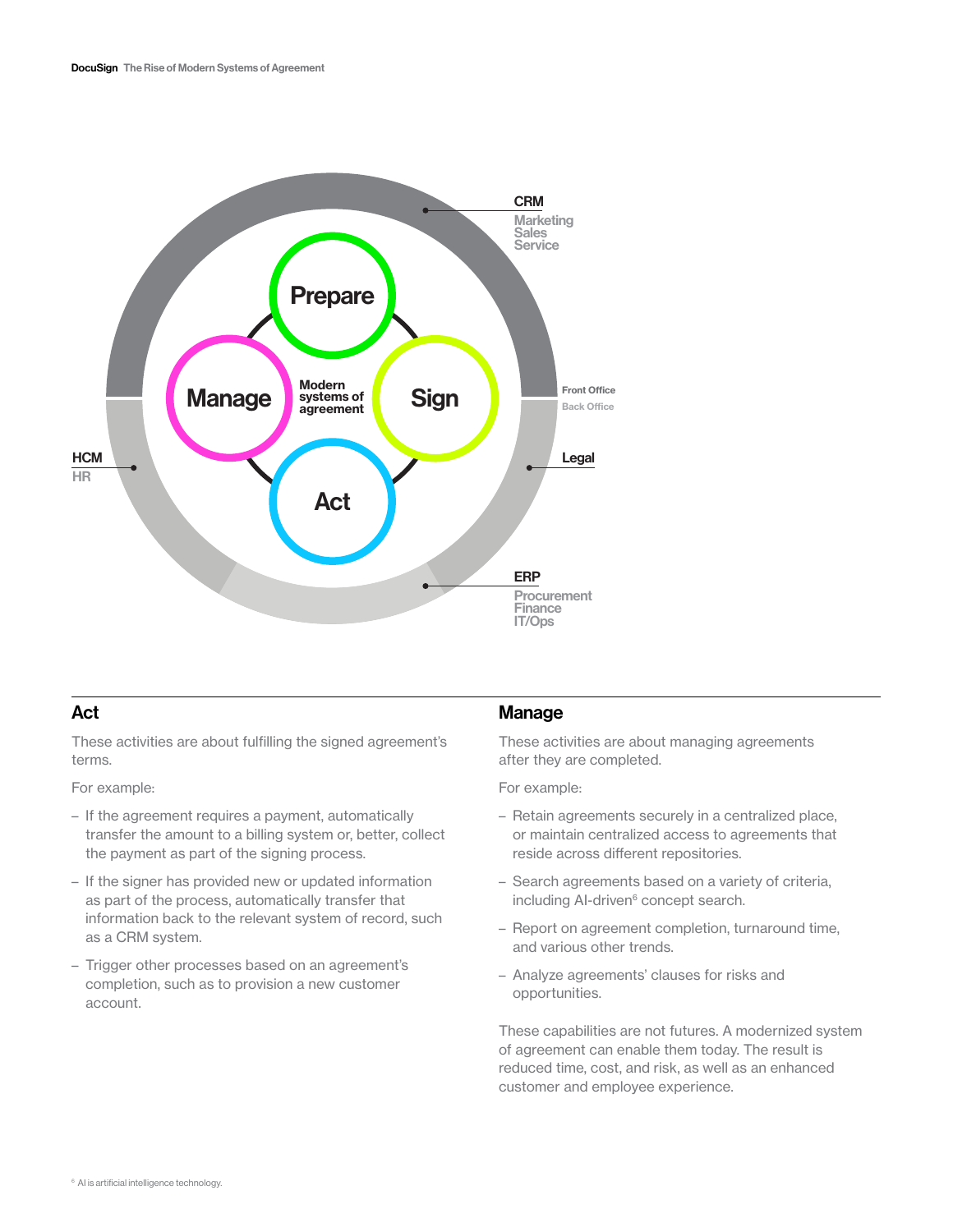# Success factors for modern systems of agreement

The previous section explained what a modern system of agreement does. It is as important to understand how these activities need to be accomplished for success. Because we live in the Internet era, any solution needs to be cloud-native, and thus we will discuss the requirements below in terms of an agreement cloud: a suite of products and integrations for digitally transforming the entire agreement process.

# **Legality**

The Sign stage was – and, for many companies, still is – the bottleneck in modernizing systems of agreement because of sensitivities around legality. The signature is the moment of legal commitment. Done wrong, it can have disproportionately severe consequences. So, any agreement cloud needs to start with getting e-signature right: Does it provide all the options for properly authenticating signers? How does it generate court-admissible evidence? For global companies, is it accepted worldwide? For companies in regulated industries, does it support the relevant laws and rules? There are many more of these questions, each with their own consequences.

# **Connectivity**

The "system" in "system of agreement" refers to a collection of connected components. Thus, an agreement cloud must connect the potentially many systems that touch the agreement process. The three kinds of connectivity that matter are:

Integrations with companies' existing systems. These are prebuilt connections to CRM, ERP, HCM, office-productivity, and other applications that companies already use. Wherever it makes sense, integrations should exchange data in both directions and allow the option of embedding agreement workflows in the applications that employees already use.

**Extensions to the agreement cloud.** These are prebuilt connections to specialist software vendors, which add extra functionality to the agreement cloud—for example, e-vaulting for financial services and identity-verification capabilities for specialized situations.

**Custom connectivity.** To enable connectivity with proprietary applications, a rich, welldocumented API7 is mandatory.

## **Reliability**

Companies run on agreements, so it's not an option for an agreement cloud to be down for maintenance or unanticipated problems. And it's not enough for a vendor to offer a Service Level Agreement (SLA) with high uptime if that vendor regularly fails to achieve the SLA. It's worth understanding the actual track record of uptime over a period of years.

<sup>7</sup> API is application programming interface. It is the specification for how one software system can be controlled by other software systems.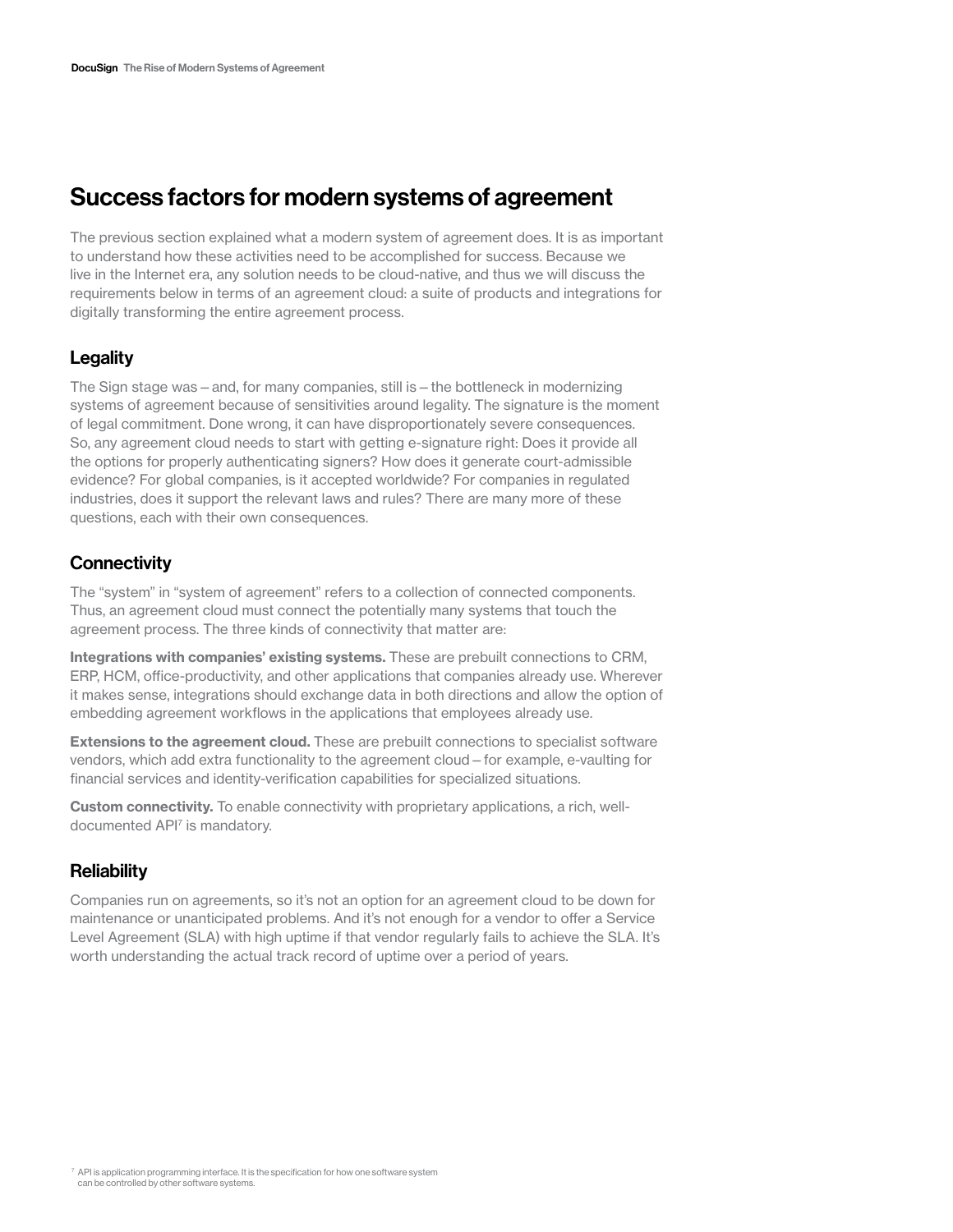### Security and Privacy

Agreements often contain sensitive customer and business-terms information. Thus, it is important to understand how far an agreement cloud has gone to secure itself: Does it comply with privacy and security standards like ISO 27001<sup>8</sup> and SSAE 18 (SOC 1 Type 2, SOC 2 Type  $2$ ),  $9$  PCI,<sup>10</sup> and HIPAA?<sup>11</sup> Has it gone beyond the European Union's GDPR<sup>12</sup> requirements to achieve EU-approved Binding Corporate Rules?<sup>13</sup> Has it been FedRAMP Authorized?<sup>14</sup> How many large financial institutions use it?

#### Deployment Flexibility

Although most companies are buying new software as cloud-only, some industries require or prefer to keep sensitive customer data on-premise. Best case, an agreement cloud platform allows the option of cloud, on-premise, or hybrid deployment.

#### Adoption Flexibility

Modernizing a system of agreement has the potential to be a large project. A well-designed agreement cloud allows incremental adoption—starting with quick, high-impact wins, which can then be built on.

## Customer Success Services

Especially for larger organizations, modernizing a system of agreement can involve significant complexity in planning and execution. Thus, it is important that an agreement cloud vendor brings not just the technology but also the human expertise to drive success. Look for a services organization that goes beyond standard technical support and training to advisory capabilities in planning, architecting, and implementing the agreement cloud and its connections to other components. These capabilities should range from technical expertise (for example, how to best use a particular API) to business and organizational guidance (for example, best practices for creating an internal Center of Excellence around your system of agreement).

## Ease of Use

Last but not least is another factor that, if weakly fulfilled, can drag down everything else: ease of use. Put simply, if an agreement cloud is hard to use, it won't get used. This applies to end users who sign agreements, employees who prepare and manage agreements, and developers who write software to connect to the agreement cloud. If the friction of legacy manual processes is replaced with the friction of software that's difficult to deploy and use, you will have a failed project on your hands.

<sup>&</sup>lt;sup>8</sup> ISO is the International Organization for Standardization.

<sup>&</sup>lt;sup>9</sup> SSAE (Statement on Standards for Attestation Engagements) 18 is an auditing standard for service organizations. SOC (Service Organization Control) 1 Type 2 and SOC 2 Type 2 are the relevant reporting requirements for cloud-software businesses.

<sup>10</sup> Payment Card Industry (PCI) Data Security Standard is a security standard for safeguarding credit-card data.

<sup>11</sup> The U.S. Health Insurance Portability and Accountability Act of 1996 (HIPAA) includes security and privacy standards for protecting individuals' health information.

<sup>&</sup>lt;sup>12</sup> The General Data Protection Regulation (GDPR) is a European Union regulation for personal data protection and privacy.

<sup>13</sup> With Binding Corporate Rules (BCRs), the European Union reviews and certifies a company's practices for handling transfers of personal data outside the European Union.

<sup>14</sup> FedRAMP is the U.S. government's Federal Risk and Authorization Management Program."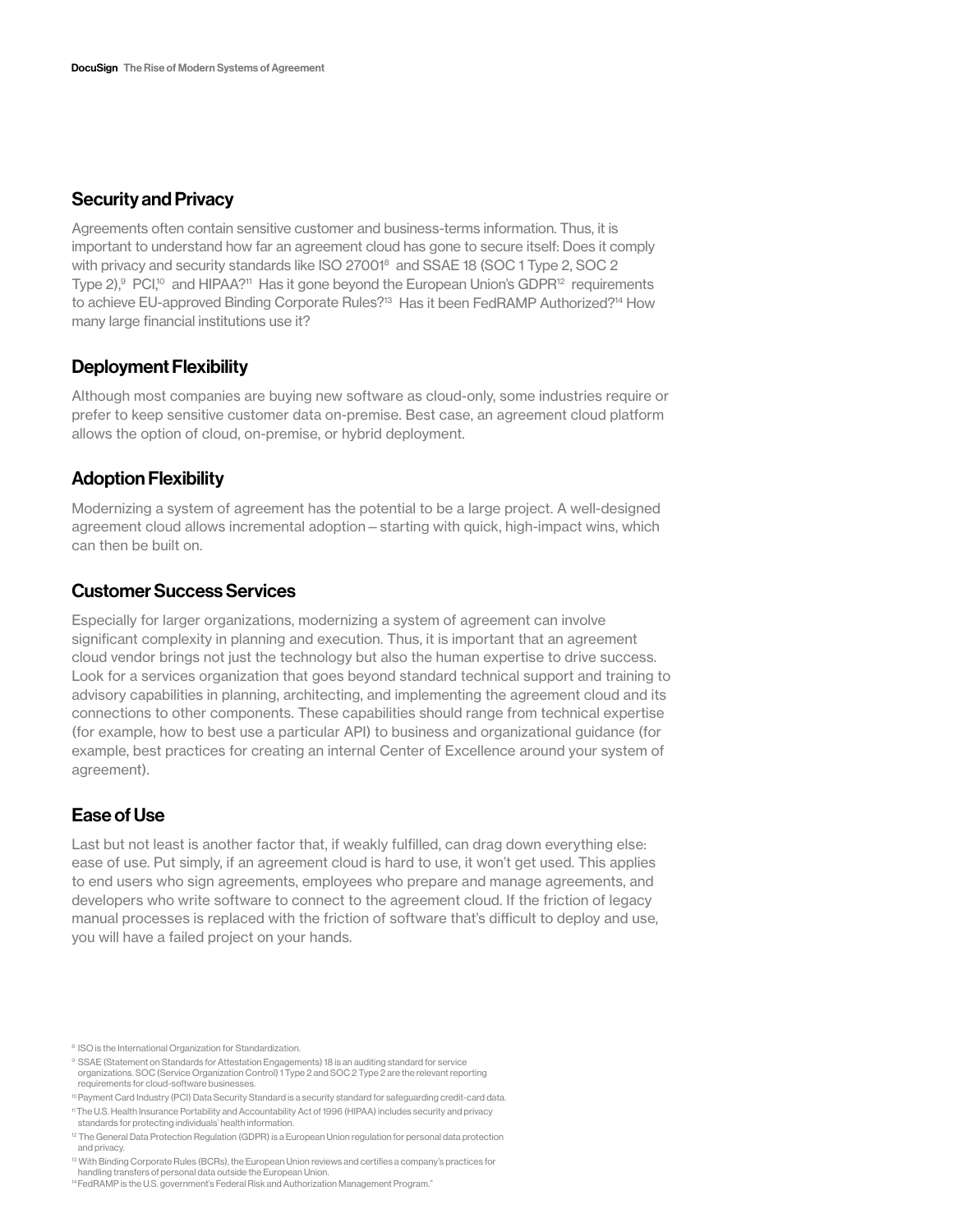# Case study: Salesforce

An excellent example of a company running a modern system of agreement is Salesforce, one of the world's leading software companies. In the past, Salesforce reps sent out contracts by email and postal mail, receiving completed agreements back in an average of two days. Once the contract was finalized, the Sales Operations team had to follow up with the customer to get a Purchase Order (PO) number for invoicing. Only once that process was complete would the customer be provisioned.

Using the DocuSign Agreement Cloud, Salesforce now creates and automatically populates agreements with data from any Salesforce CRM record, then sends the agreement for signature, all directly from within the Salesforce application. The customer enters the PO number during the signing process, then the PO number is written back to the Salesforce CRM record. A new instance of Salesforce's software is then automatically provisioned for the customer.

With its modernized system of agreement, over 90% of Salesforce contracts are completed within the same day and 71% within an hour. This large time savings means a better customer and employee experience and faster revenue recognition. As well, there is a major cost savings due to manual work saved.

Beyond using its system of agreement for its thousands of sales reps, Salesforce has also deployed the DocuSign Agreement Cloud for use by HR, Purchasing/Procurement, and other departments.

# Future systems of agreement: smart contracts, blockchains, AI

Because modern systems of agreement are part of the much larger trend of digitally transforming business processes end-to-end, it is especially important to consider an agreement cloud's innovation readiness—that is, how will it allow companies to take advantage of new technologies as they emerge?

For example, agreements have evolved from paper to PDF<sup>15</sup> documents. PDFs are digital, but they are like pictures of paper. Displayed on a phone, a normal-size PDF document's text can shrink to being unreadable. Today's end users expect more. They expect documents that automatically adjust their formatting for readability on devices ranging from desktop computers to smartphones. As agreements evolve in that direction, an agreement cloud should handle that evolution seamlessly.

Similarly, if other systems will take action on an agreement's content, it is important to extract the actionable parts. This includes not only the numbers and words on the page; it also includes higher-level concepts that may need to be inferred, such as types of contract clauses—each with their own business logic and workflows. This is one use of artificialintelligence technologies in systems of agreement. We mention others below.

More generally, what if agreements go beyond documents to incorporating executable computer code? That is the vision for smart contracts, which can automatically execute agreement terms—for example, make a crop-insurance payout when the weather exceeds 85 degrees in April. In the smart-contract future, preparing an agreement will need authoring and testing tools suitable for code, not just prose. And enacting agreements has a new meaning when the action is executed by the agreement itself—entailing requirements for alerts, notifications, and validating sources of data. Today's agreement clouds need to be architected for that future.



<sup>15</sup>The Portable Document Format (PDF) is a file format developed in the 1990s to present documents independent of the underlying application or operating system.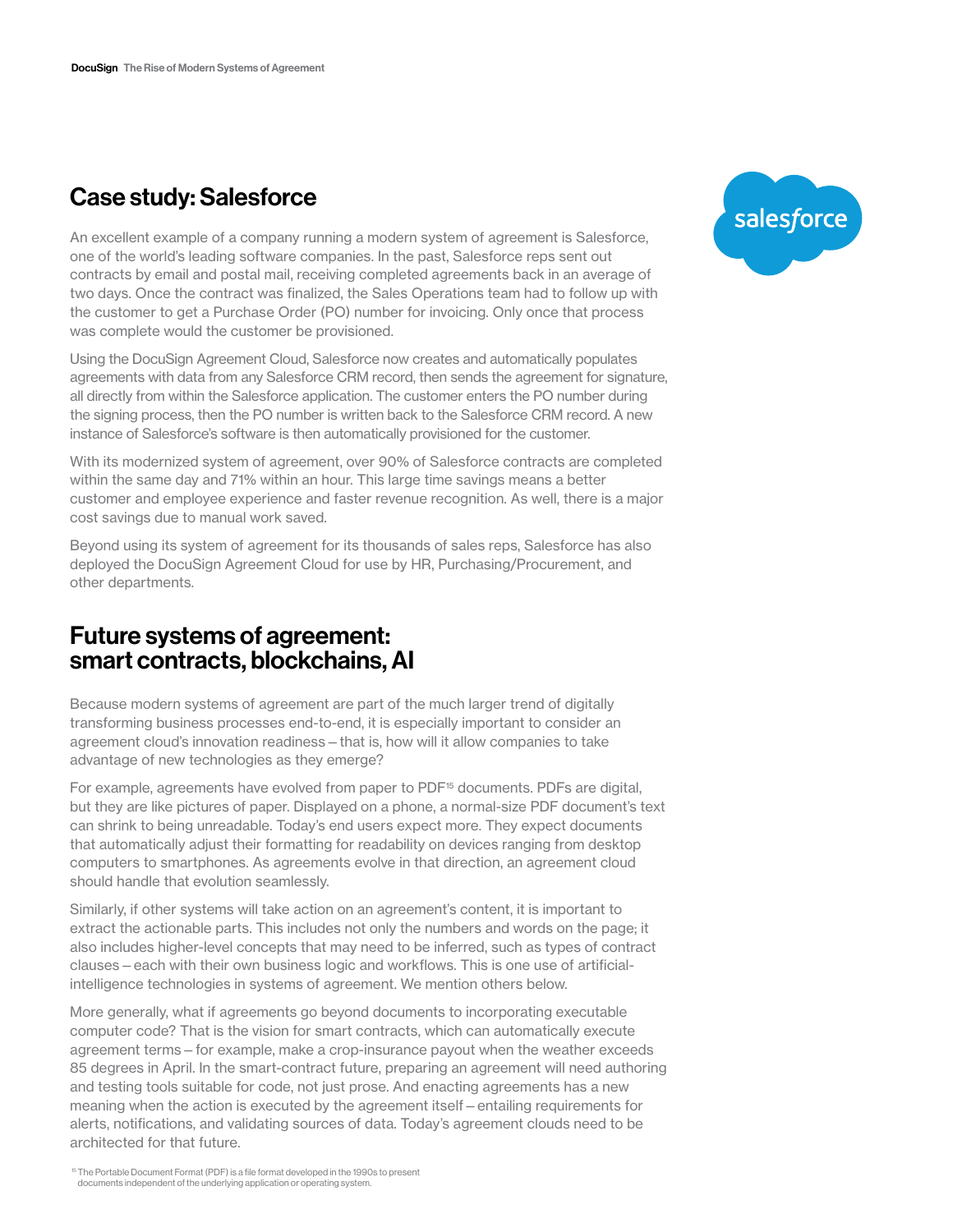Similarly, emerging technologies like blockchains and AI will have places in the agreement process.

For example:

- As the technology matures, blockchains will have a role to play in providing a secure record of an agreement's existence and its relevant data, which a company's partners can use. Blockchains may also enable new ways to manage identity. Finally, they can be infrastructures on which to run smart contracts.
- Artificial intelligence is already being used for smart search, extraction, and discovery for example, find all agreements that involve the concept of privacy, without needing to know or specify all the possible keywords. Going forward, AI will be able to automatically classify agreements by risk level, redact sensitive information, and analyze and optimize agreement processes, among many other potential uses.

Given the inevitability of these and other technology developments, agreement clouds must be able to embed or connect to these capabilities. Otherwise, modern system of agreements will themselves become legacy.

# Benchmarking and best practices

Every company has a system of agreement, but most have yet to be modernized. As a result, they—the systems and the companies—are unable to keep up with the speed of business in an accelerated world. Given the pervasiveness of agreements in business, companies that modernize now can realize substantial benefits in cost reduction and customer experience, as well as gain a competitive edge against slower movers.

To see how the DocuSign Agreement Cloud is helping organizations gain these benefits today, visit the DocuSign website at **[docusign.com](http://www.docusign.com)**.